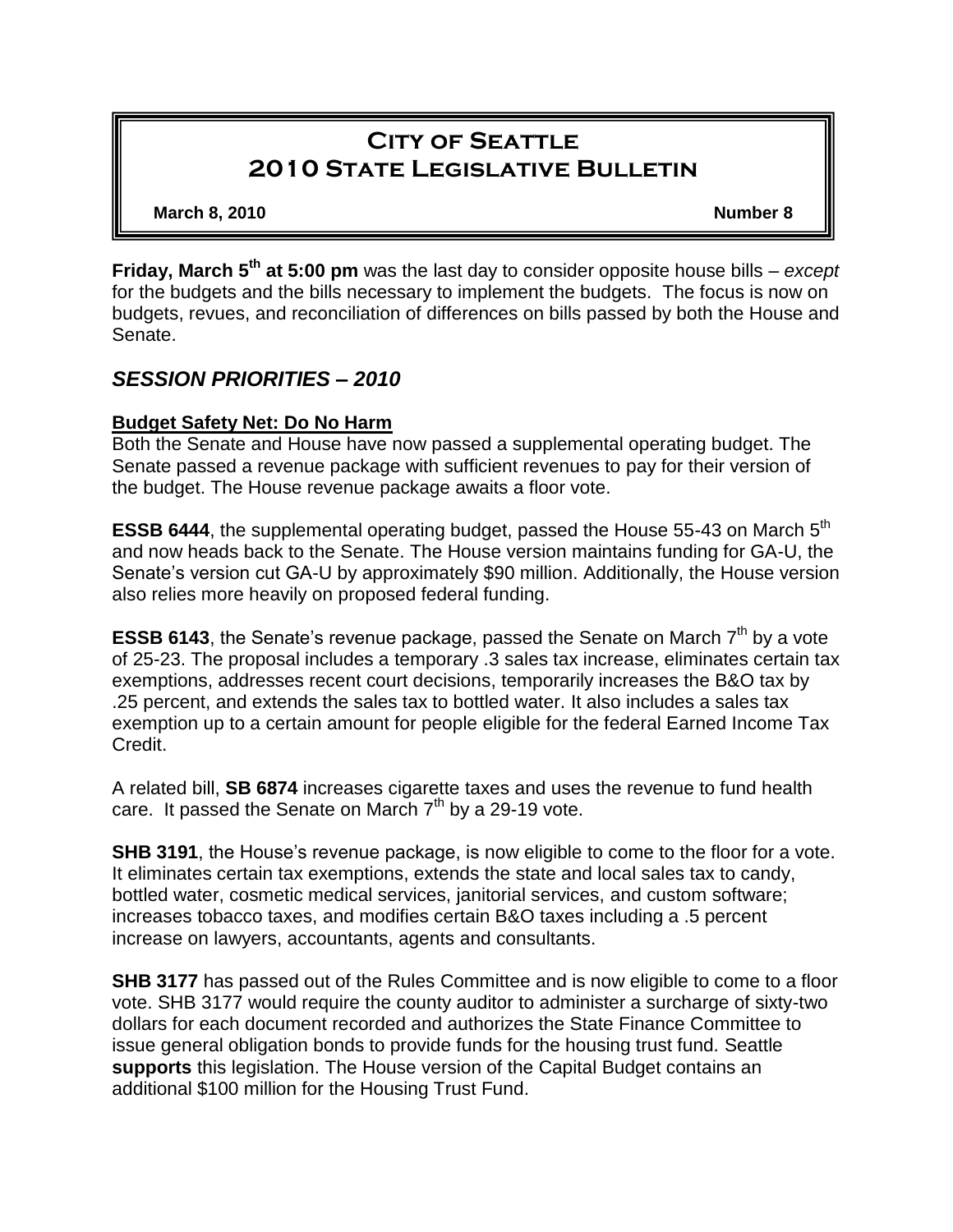**2SHB 2782**, the Security Lifeline Act, had a public hearing and passed out of the Senate Human Services and Corrections Committee. It had a public hearing in the Senate Ways and Means Committee and is scheduled for possible executive session on March 8th. Assistant Chief Dick Reed from SPD testified in support of this legislation. HB 2782 would: facilitate easier access to existing public benefits and services; change the name of GA-U to Disability Lifeline, expedite DSHS's review of whether Disability Lifeline participants are eligible for federal SSI benefits and if so, assist them with the SSI application.

### **Education**

**2SHB 2731** passed the Senate 29-16 (4 excused), but was amended on the floor to say that the Legislature intends to create an entitlement program for early learning, maintain the number of early learning slots in the 2011-13 biennia, and phases in funding over the next several biennia until the program is fully funded. **SSB 6759**, the Senate's early learning bill, passed the House 69-29. Legislators are now working to reach compromise on both bills so that they complement each other.

**E2SSB 6696** passed the House 76-22 on March 5<sup>th</sup> and now returns to the Senate for concurrence. SB 6696 is the Senate's education reform bill that would require action plans for persistently low-achieving schools and their districts to target funds and assistance to turn around the identified low-achieving schools, as well as other reforms.

### **Public Safety**

**EHB 1679**, the Jason McKissack Act, would reimburse medical expenses for certain disabled public safety personnel. It passed the Senate 46-0 and the House concurred in the Senate amendments 95-0. The bill now heads to the Governor's desk. Seattle **supports** this legislation.

### **Revenue/Fiscal**

**ESHB 3179** passed the Senate 28-18. This bill removes the non-supplant requirements, but it also contains additional provisions that would allow cities to impose a .1 public safety sales tax if the county fails to impose the full .3 by Dec 31<sup>st</sup>. In addition, HB 3179 clarifies the recent brokered natural gas court case to allow the City to continue collecting the tax. The Senate made some minor amendments so it now heads back to the House for concurrence. Seattle **supports** this legislation.

HB 3176 had a hearing in the House Finance Committee on Saturday February 13<sup>th</sup>. HB 3176 increases state revenues by closing certain tax loopholes, ending certain tax preferences, and extending the B&O tax to out of state businesses that operate in Washington.

### **Transportation**

**E2SHB 1591** passed the Senate 44-2 without amendment so the bill now heads to the Governor's desk. HB 1591 provides greater flexibility for Transportation Benefit Districts,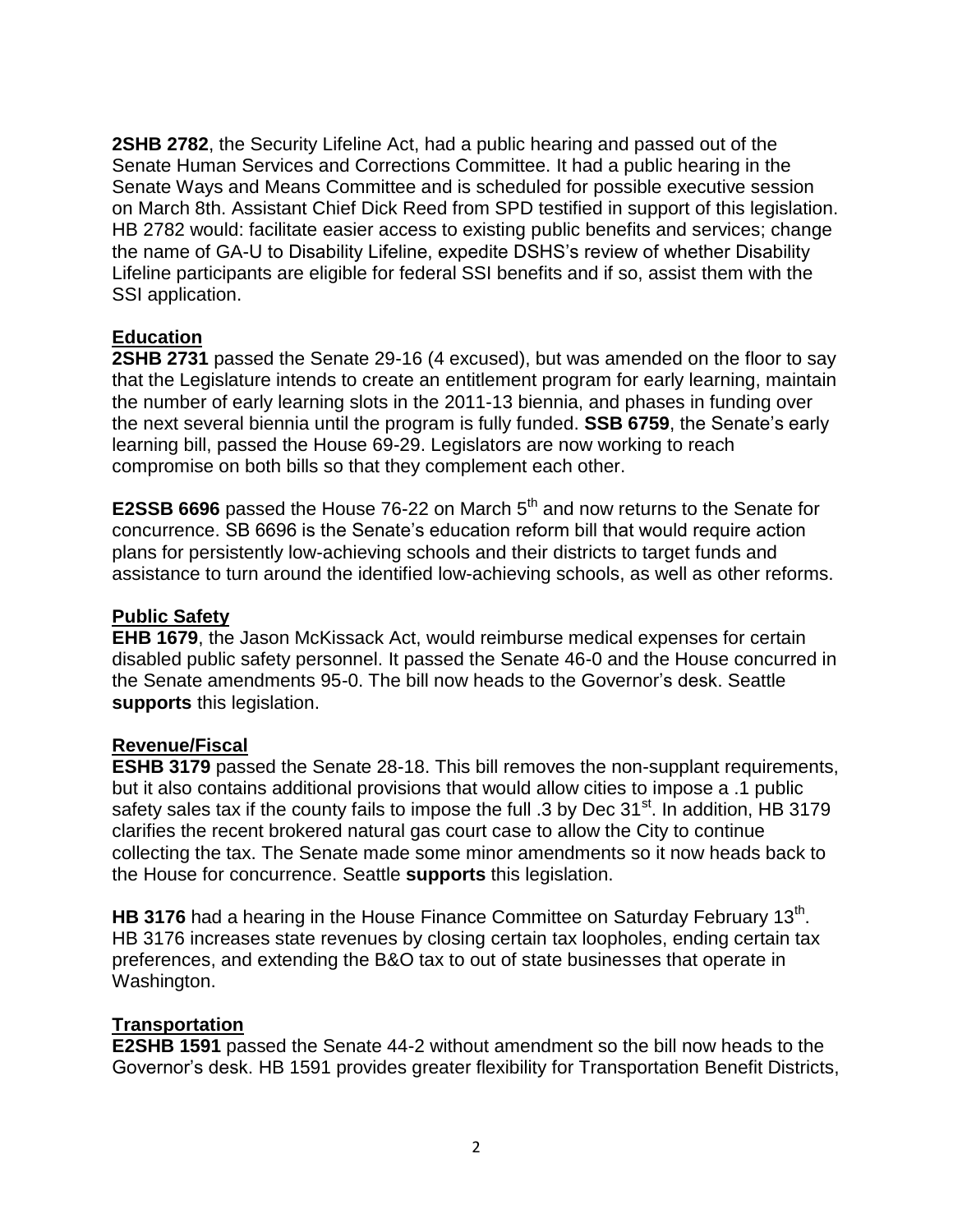primarily by allowing the sales tax to be collected up to 30 years thereby allowing it to be bonded against. Seattle **supports** this legislation.

**ESHB 1775** would have allowed the City to regulate limousines. It passed out of the Senate Transportation Committee but did not pass the Senate before policy bill cutoff so the bill is now dead for the session. Seattle **supported** this legislation.

**SSB 6570,** which would have allowed certain private transportation providers to use designated transit only lanes, had a public hearing in the House Transportation Committee. Seattle testified with concerns about the bill but offered suggested amendments to improve it. The bill failed to make it out of Committee before the policy bill cutoff.

### **Water Stewardship**

**HB 3181** and **SB 6851** would provide state funding for local stormwater clean up, primarily through a competitive grant program. The revenue would come from an increase in the Hazardous Substance Tax – the existing funding source for the state and local toxics accounts (MTCA).

The bill was amended in the House Finance Committee, reducing the tax increase from the original 1.3% to .4% (increasing .1% a year), with all of the money going to stormwater – an amount that we and other proponents consider too low. However, late on Friday a new version of the bill was released by legislative proponents in the House, which includes a .85 % increase (about \$100 million a year). In this version, essentially all of funding amount would go to stormwater. We understand the House intends to caucus on the bill on Monday.

SB 6851 is still technically in the Senate Ways and Means Committee. Senator Ed Murray, the bill's prime sponsor, and other Senate proponents of the bill have been considering amending their bill in the Senate to .8%, with all the money going to stormwater. The Senate Capital budget, which was released on Friday, assumes a .5% increase. The oil industry remains opposed to the bill. Seattle **supports** this legislation.

# *ONGOING PRIORITIES – 2010*

# **Race and Social Justice/Civil Rights**

**E2SHB 3026** relates to school district compliance with state and federal civil rights laws and was prime sponsored by Rep. Sharon Tomiko Santos. It passed the Senate 30-18 and now returns to the House for concurrence. The bill represents one of the recommendations made by the Achievement Gap Oversight and Accountability Committee. It prohibits discrimination in Washington public schools on the basis of race, creed, religion, color, national origin, military status, sexual orientation including gender expression or identity, the presence of any sensory, mental, or physical disability, or the use of a trained guide dog or service animal by a person with a disability. It directs OSPI to develop rules and guidelines to eliminate such discrimination, and allows private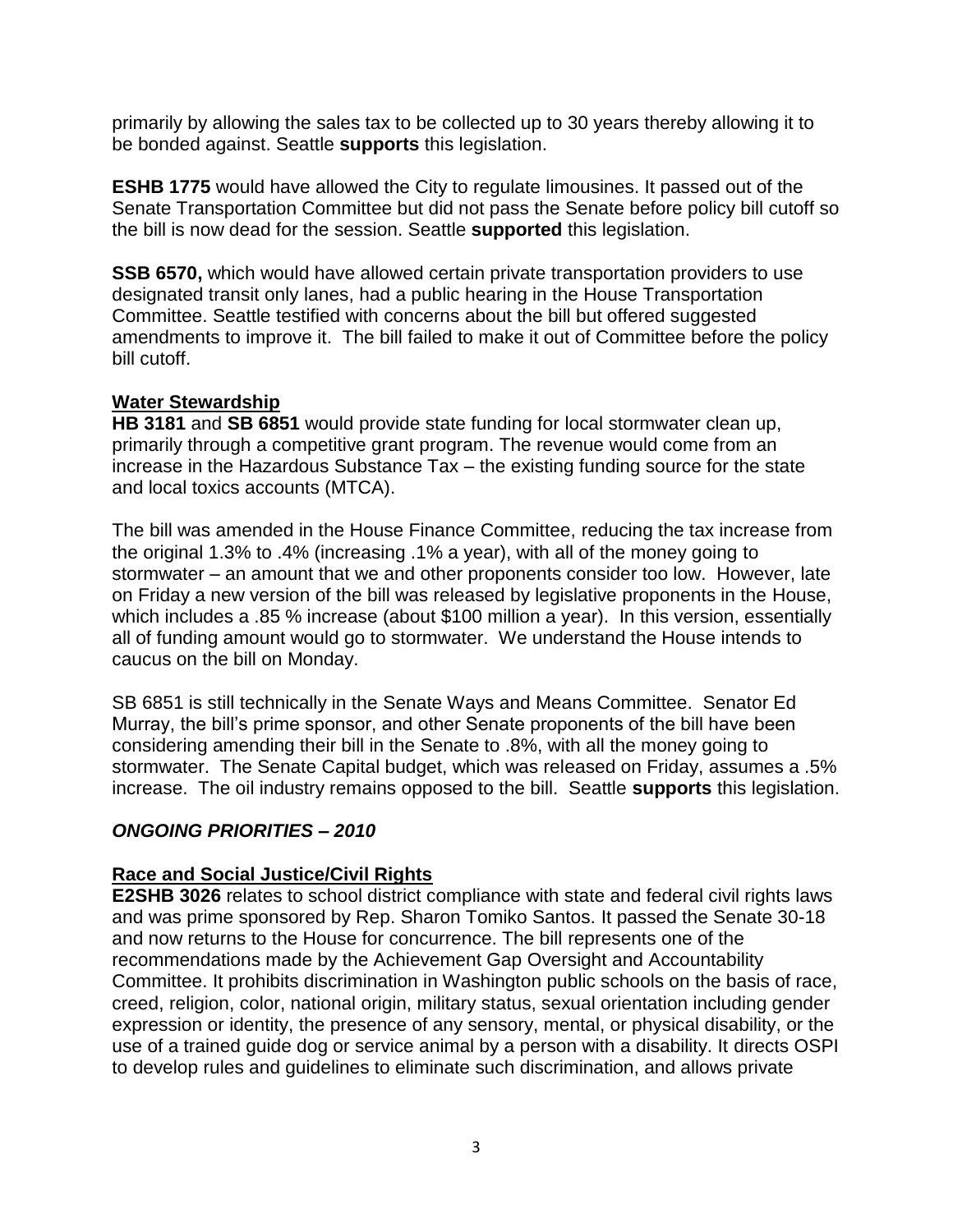court actions to be brought for violations of the law and rules that are developed. Seattle **supports** this legislation.

### **Economic Development**

**2ESHB 2912** passed out of the Senate Ways and Means Committee but failed to pass out of the Senate before policy bill cutoff. As it passed the House, it would have extended certain stadium taxes and dedicated the revenue to arts, affordable housing, tourism promotion, youth athletic facilities, regional centers, performing arts centers, and health and human services provided by nonprofit agencies.

## **Utilities**

**2ESSB 6261** is a bill addressing utility service collections against rental property. A compromise was reached between cities, landlord representatives and Columbia Legal Services representing tenants over a disputed section of the bill. This bill will require some changes in our billing practices and notice of shutoff in situations where a tenant has paid rent (with an understanding that the landlord will pay the water/power bills) but where a landlord has failed to pay the bill. The changes protect our lien authority. The bill passed the House Thursday 98 – 0. The bill goes back to the Senate for concurrence.

## **Energy**

**ESHB 2925** affects Seattle City Light's impact fee agreement with Pend Oreille County regarding City Light's hydroelectric generation facility. The Senate made some technical, clarifying amendments so the bill now returns to the House for concurrence. Seattle **supports** this legislation as a reasonable compromise with Pend Oreille County.

### **Growth Management, Land Use and Annexation**

**HB 3067** is in the Senate Rules Committee and appears to be dead for the session. It would allow developers to defer payment of impact fees until purchase of a property, rather than at the time of application. It was amended to alleviate escrow companies of liability if the fees aren't paid. This bill affects only Snohomish and King County and their cities. Seattle **opposes** this legislation.

### **Hazardous and Solid Waste**

**ESSB 5543** would establish a product stewardship recycling act for mercury-containing lights and ban the sale of bulk mercury. The House passed the bill on March  $2^{nd}$  by a vote of 71- 27. Seattle **supports** this legislation.

**SSB 6557** would limit the use of copper in brake friction material, phased over the next ten years. Copper has been shown to have a significant negative impact on salmon and other aquatic species. It enters water bodies, including Puget Sound, through stormwater run-off. This bill is a high priority of the Puget Sound Partnership. It passed the House on Thursday the  $4<sup>th</sup>$  by a vote of 86-12. The bill returns to the Senate for concurrence. Seattle **supports** this legislation.